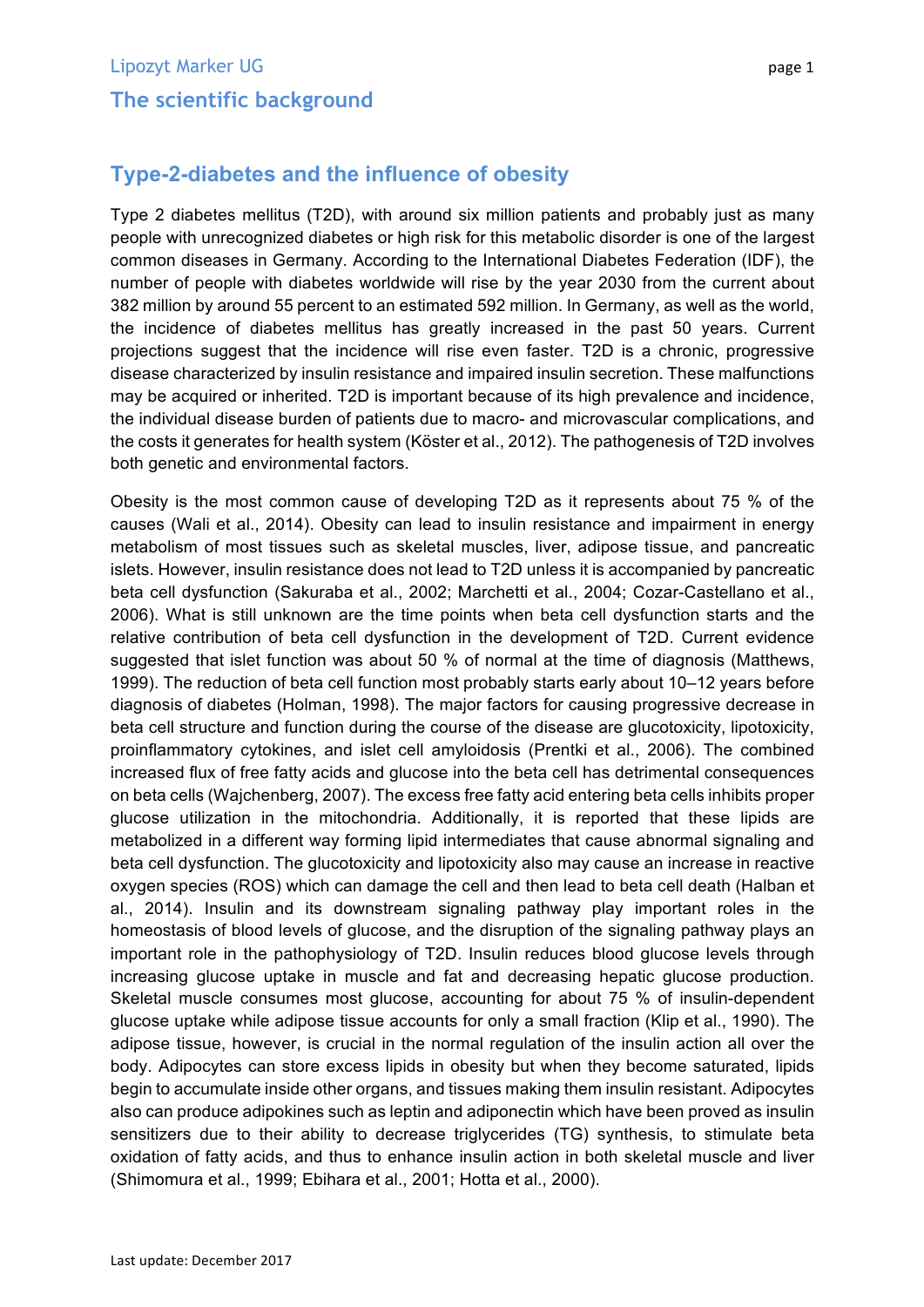## **Aspects of the role of adipose tissue**

Genetically modified animals deficient in white adipose tissue usually have severe insulin resistance in liver and muscle (Reitman et al., 2000). Transplantation of normal fat tissue into white adipose tissue deficient mice restores the insulin sensitivity (Gavrilova et al., 2000). Mice with a knockout of the insulin receptor in muscle have normal glucose tolerance (Bruning et al., 1998), whereas those with a knockout of the insulin-sensitive GLUT4 glucose transporter in adipose tissue have impaired glucose tolerance, apparently due to insulin resistance being induced in muscle and liver (Abel et al., 2001). Other recent studies reported that obesity promotes inflammatory signals especially in the adipose tissues that disrupt insulin action and mediate insulin resistance (Shu et al., 2012). Accordingly, the therapeutic targets of T2D will be preservation of beta cell structure and function, enhancing metabolic activity especially of the adipose tissues and decreasing lipid content in different tissues.

The gain of adipose tissue in the body, which can result to overweight and obesity, is linked with the increase in the number of adipocytes (hyperplasia) as well as the increase in the volume of adipocytes (hypertrophy). Hypertrophy is seen as the initial feature of incipient obesity (Brook et al., 1972). However, since the adipocytes grow only to a limited extent and store triglycerides (lipids) to a certain limit, the formation of new adipocytes is imperative. Under normal conditions adipocytes develop from progenitor cells (a process called adipogenesis) to ensure proper fat cell turnover; approximately 10% of the fat cells are renewed annually (Spalding et al., 2008). Recently, it was shown that these progenitor cells reside in a perivascular niche of adipose tissue (Tang et al., 2008). Besides regular turnover, the expression of certain fat-depots due to overfeeding not only results from hypertrophy but also from an increase in their number (hyperplasia). In particular lower body fat seems to respond to overfeeding by hyperplasia, with the gain of approximately 1.6 kg lower body fat corresponding to roughly 2.5 billion new adipocytes within 8 weeks (Tchoukalova et al., 2010). This enormous gain of adipocytes, as well as the regular turnover rate, reflects the ability of preadipocytes or mesenchymal stem cells (MSC) to proliferate and differentiate upon appropriate stimuli. The mechanisms underlying this process are still poorly understood. A study conducted by Widberg et al. (2009) showed that the growth factor, fibroblast growth factor 1 (FGF1) is involved in the proliferation of preadipocytes and plays an important role in their differentiation into mature adipocytes (Newell et al., 2006). In addition, a high-fat diet in mice induces a high FGF1 activity in adipose tissue (Jonker et al., 2012). Interestingly, FGF1 is a major inductor of the High-Mobility-Group-AT-hook 2 (HMGA2) gene in immortalized murine pre-adipocytes (Ayoubi et al., 1999), as well as in primary human MSC (Markowski et al., 2011). Further studies (Markowski et al., 2013; Thies et al. 2014) confirm a highly significant association between obesity and an increased *HMGA2* expression, and a connection between HMGA2 and hyperplasia of white adipose tissue.

Transgenic mice constitutively expressing a truncated HMGA2, still containing the three AThook domains, exhibit a giant phenotype including an increased amount of body fat (Battista et al., 1999). In contrast HMGA2-knock-out mice not only show a pygmy phenotype but also do not gain weight after high-caloric diet which is linked to hypoplasia in white adipose tissue (WAT) (Zhou et al., 1995). Likewise, a lack of HMGA2 impairs the determination of MSC towards preadipocyte (Pasquali et al., 2004). Another relevant gene for adipogenesis is peroxisome-proliferator-activated receptor-ɣ (PPAR-ɣ). PPAR-ɣ is a ligand-binding nuclear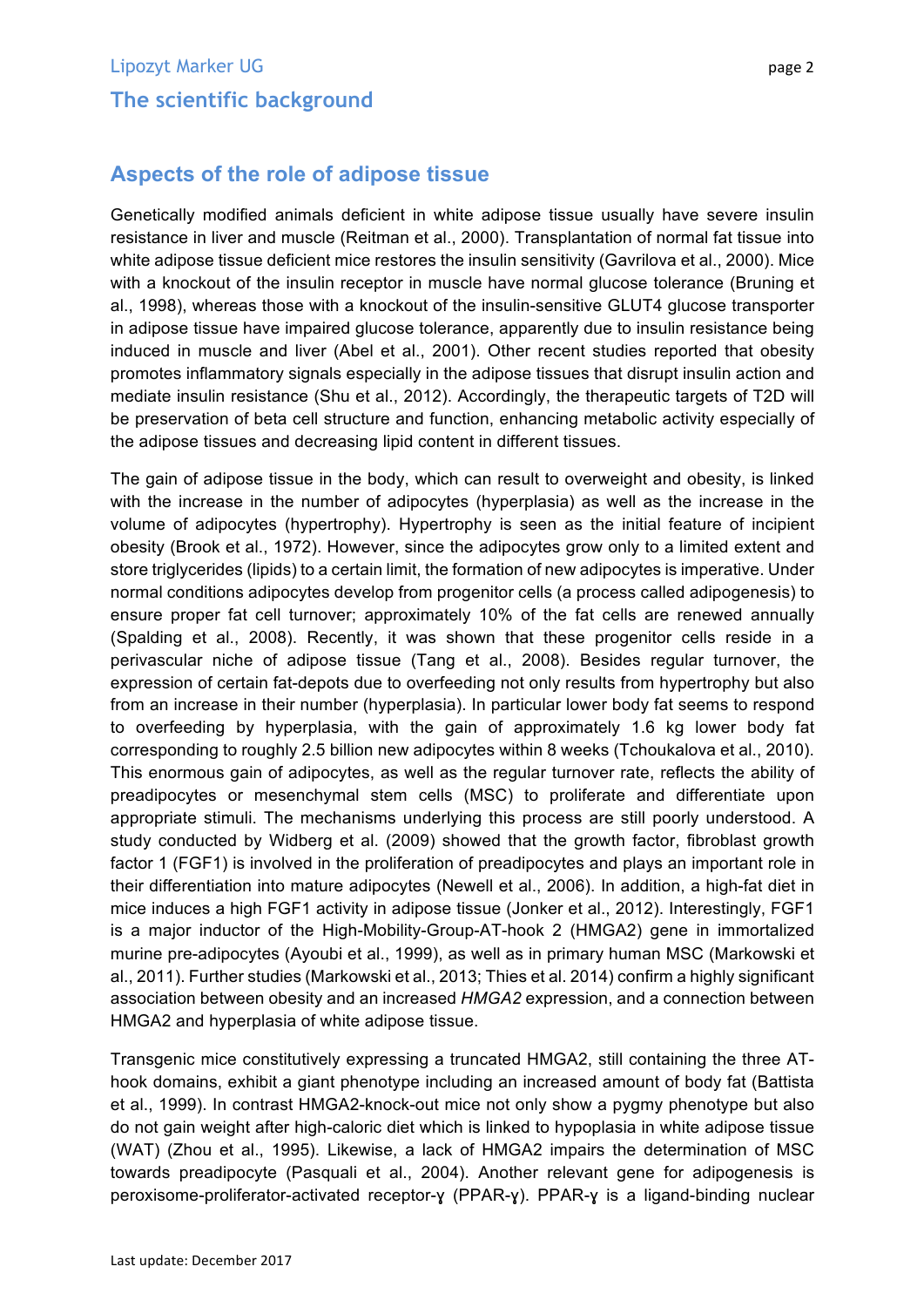transcription factor of the PPAR subfamily of nuclear hormone receptors (Chawla et al., 2001) and promotes gene expression when it heterodimerizes with retinoid X receptor α. PPAR-ɣ expression is both necessary and sufficient for ongoing adipogenesis, in particular for the differentiation of preadipocytes to mature adipocytes (Darlington et al., 1998; Gregoire et al., 1998; Lowell, 1999). A complete absence of white and brown adipose tissue was noted in PPAR-y deficient mouse (Barak et al., 1999). During human adipogenesis the expression of PPAR-ɣ-mRNA increases and assumes a key regulator function during adipogenesis and maintaining the adipocyte phenotype. Further investigations show a significantly lower expression of PPAR-ɣ in overweight groups, both in human and dogs, than in normal weight groups (Thies et al., 2014; Thies, 2014). This suggests a lower level of maturation of adipocytes in the studied canine and human adipose tissue. This assumption is supported by the highly significant inverse correlation between the expression of *PPAR-ɣ* and the Body Mass Index (BMI) (Thies, 2014). However, the lower mRNA expression of *PPAR-ɣ* in subcutaneous abdominal WAT from individuals with overweight and the inverse correlation between *PPARɣ* and *HMGA2* expression suggest a role of *PPAR-ɣ* and *HMGA2* as antagonists in the differentiation of adipocytes and the proliferation and self-renewal of their progenitors, respectively. A significant correlation between *HMGA2* and BMI in combination with a highly significant inverse correlation between *PPAR-ɣ* and BMI indicate that the decrease of *PPARɣ* with increasing BMI represents a gain of body weight through immature adipocytes in WAT (Thies, 2014). As a result of augmentation of immature adipocytes the ability of WAT to store or mobilize triglycerides and to respond to insulin could be diminished.

The reinforced increase of immature preadipocytes compared to mature insulin-sensitive adipocytes in subcutaneous adipose tissue has a huge impact on lipid and glucose metabolism and the endocrine function of adipose tissue (Danforth, 2000). In the field of glucose metabolism plasma glucose cannot, or only to a small extent, be stored in the preadipocyte. This is due to the lack of insulin-dependent glucose transporter type 4 (GLUT4), which is expressed only in the subsequent stages of adipogenesis in adipocytes (Avram et al., 2007). This means that with an increasing proportion of immature preadipocytes in adipose tissue also enhances insulin resistance and thus increases the risk of chronic hyperglycemia. In the field of lipid metabolism free fatty acids cannot, or only to a small extent, be stored in the preadipocyte due to absence of fatty-acid-binding proteins 4 (FABP4). The free fatty acids are deposited in other tissues outside the fatty tissue such as liver or the insulin-producing beta cells in the pancreas (Kirkland et al., 2002). The increased storage of free fatty acids results in lipotoxicity in these cells, which ultimately leads to apoptosis of beta cells and thus to a decrease in insulin production (Gehrmann et al., 2010). The endocrine function of adipose tissue, particularly with regard to the production of adipokines is disrupted or severely impaired as a result of a high fraction of immature preadipocytes. Adipokines are peptides that signal the functional status of adipose tissue to targets in the brain, liver, pancreas, immune system, vasculature, muscle, and other tissues (Fasshauer et al., 2015). Secretion of adipokines is altered in adipose tissue dysfunction and may contribute to a spectrum of obesity-associated diseases.

A study in adipose tissues and lipomas, benign tumors of adipose tissue demonstrated that the HMGA2-induction both in adipose tissue and in lipomas is accompanied with a concomitant activation of p14Arf-p53-p21-axis (Markowski et al., 2013), which is an indication of the increasing cellular senescence of adipocytes and preadipocytes in adipose tissue. An